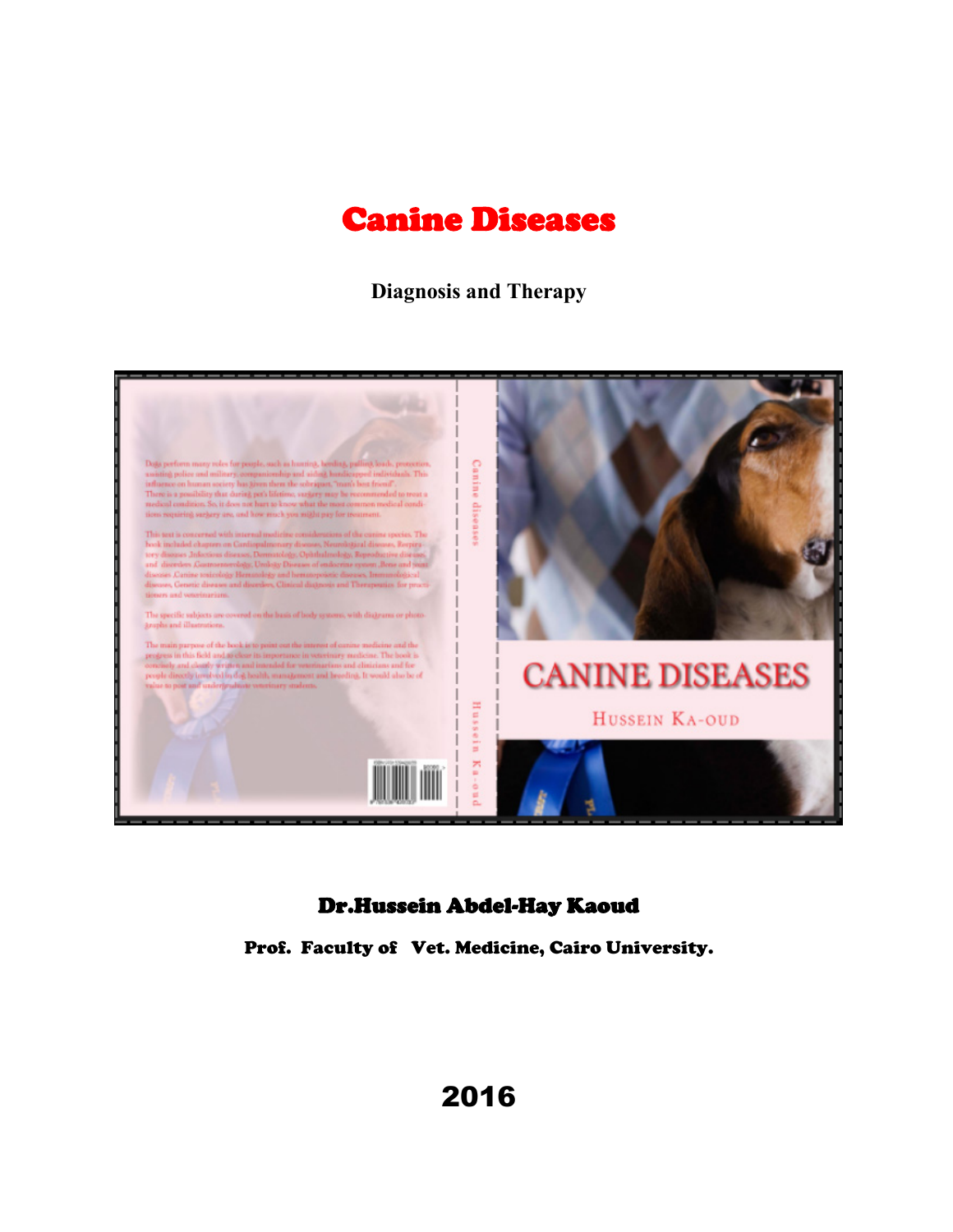#### **Preface**

Dogs perform many roles for people, such as hunting, herding, pulling loads, protection, assisting police and military, companionship and aiding handicapped individuals. This influence on human society has given them the sobriquet, "man's best friend".

The goal of veterinary medicine may be quite different in pets than in farm animals. In the former, situation is a bit like in human beings, and more and more complex operations are being performed, with sophisticated anesthesia techniques. In the latter, the cost of the surgical operation must not exceed the economic benefit in treating the illness.

There is a possibility that during pet's lifetime, surgery may be recommended to treat a medical condition. So, it does not hurt to know what the most common medical conditions requiring surgery are, and how much you might pay for treatment.

This text is concerned with internal medicine considerations of the canine species. The book included chapters on Cardiopulmonary diseases, Neurological diseases, Respiratory diseases ,Infectious diseases, Dermatology, Ophthalmology, Reproductive diseases and disorders ,Gastroenterology, Urology Diseases of endocrine system ,Bone and joint diseases ,Canine toxicology Hematology and hematopoietic diseases, Immunological diseases, Genetic diseases and disorders, Clinical diagnosis and Therapeutics for practitioners and veterinarians.

The specific subjects are covered on the basis of body systems, with diagrams or photographs and illustrations.

The main purpose of the book is to point out the interest of canine medicine and the progress in this field and to clear its importance in veterinary medicine. The book is concisely and clearly written and intended for veterinarians and clinicians and for people directly involved in dog health, management and breeding. It would also be of value to post and undergraduate veterinary students.

Prof. Hussein A. Kaoud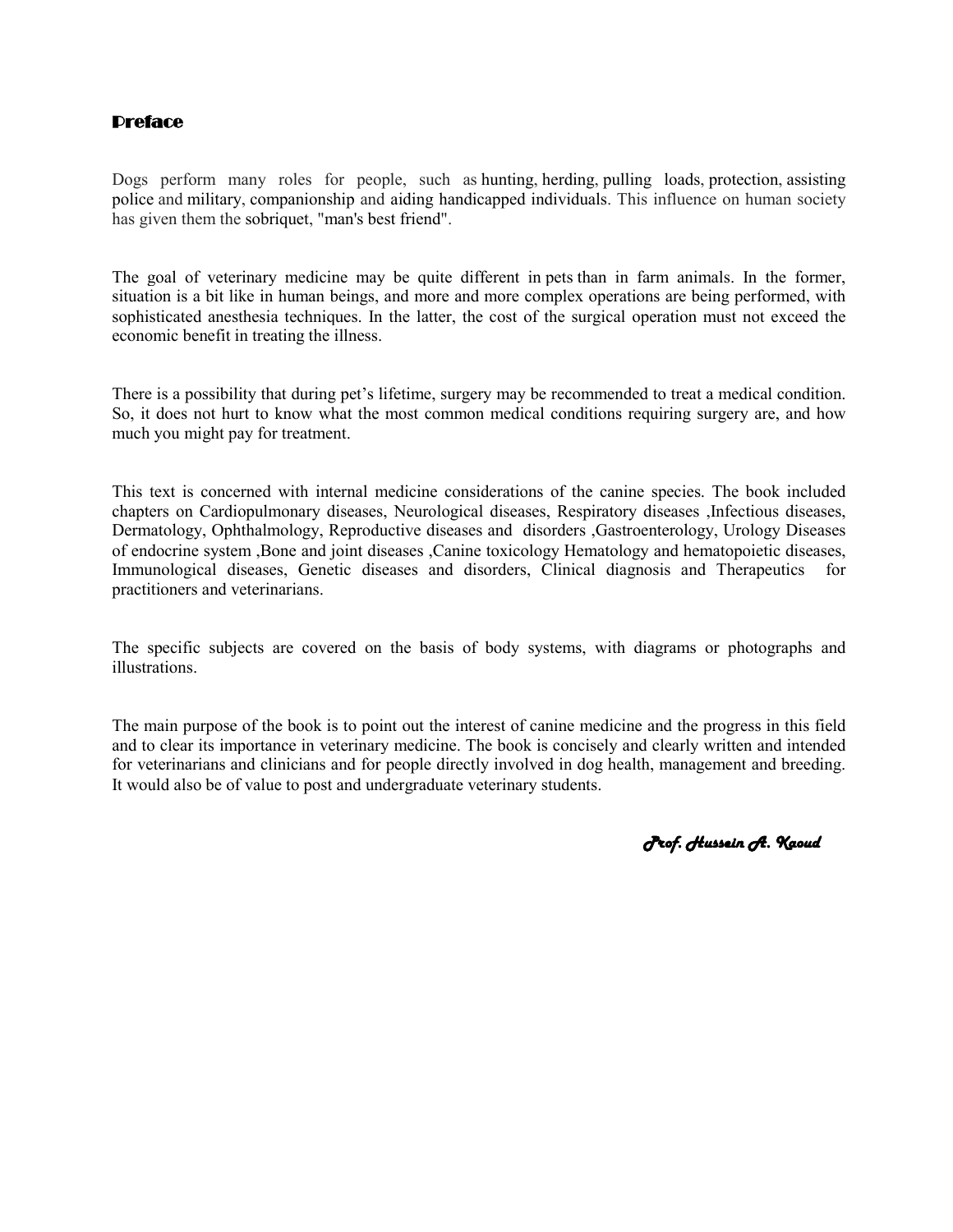# **Contents**

**Preface 3**

**Introduction 7**

- **1. Cardiovascular diseases 9**
- **2. Hematology and hematopoietic diseases 54**
- **3. Neurological diseases 61**
- **4. Urological diseases 91**
- **5. Respiratory diseases 120**
- **6. Gastroenterology 144**
- **7. Diseases of endocrine system 192**
- **8. Dermatology 216**
- **9. Infectious diseases 239**
- **10. Ophthalmology 290**
- **11. Reproductive diseases and disorders 316**
- **12. Skeletal and muscular disorders 328**
- **13. Oncology in Dogs 353**
- **14. Autoimmune Diseases in Dogs 363**
- **15. Behavioral Problems 377**
- **16. Health care of dogs 385**

**Glossary 407**